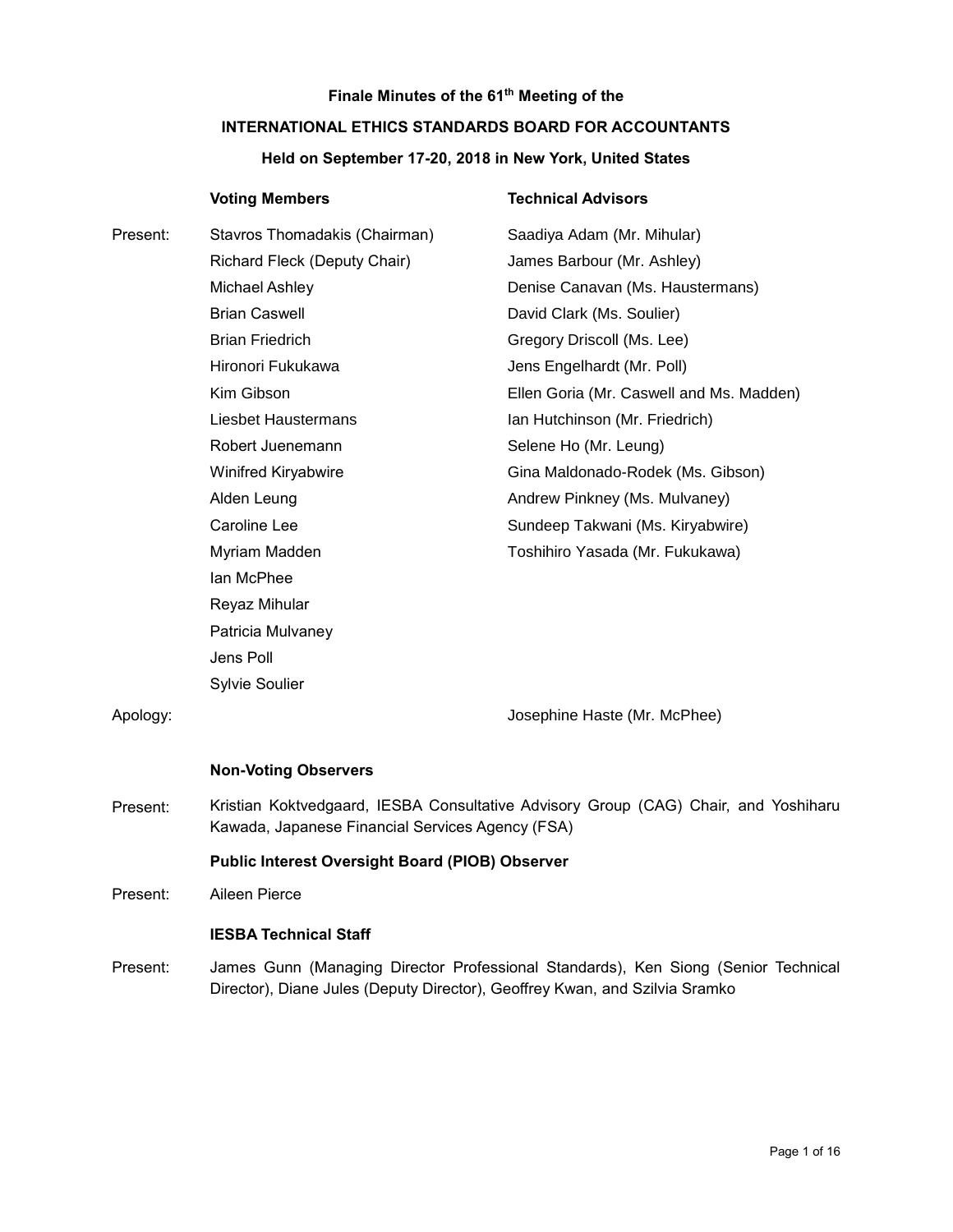# **1. Opening Remarks**

#### WELCOME AND INTRODUCTIONS

Dr. Thomadakis welcomed all participants and public observers to the meeting. He also welcomed Mr. Don Thomson, Chair of the e-Code Working Group (WG), Mr. Gary Hannaford, Non-assurance Services (NAS) WG member, and Mr. Peter Hughes, former IESBA member who is providing technical support to the Part 4B<sup>1</sup>–ISAE 3000 (Revised)<sup>2</sup> Alignment WG.

Among other matters, Dr. Thomadakis highlighted the following in his introductory briefing to the Board:

- The topics that are on the agenda of the meeting, in particular the four project proposals for discussion and approval by the Board. He also noted other important topics such as the revisions to the proposed Strategy and Work Plan 2019-2023 (SWP), the update on IAASB-IESBA coordination, the initiative on Technology, and the planned demonstration of the e-Code prototype.
- The fruitful and lively discussion at the September 2018 IESBA CAG meeting. Mr. Koktvedgaard briefly shared his observations on the CAG meeting.
- The outreach activities since the last Board meeting, including the four roundtables held in Washington DC and Paris in June; Tokyo on July 12; and Melbourne on July 16. Dr. Thomadakis thanked all who were involved in organizing the roundtables. He especially conveyed his appreciation to the Accounting Professional & Ethical Standards Board (APESB) of Australia, and the New Zealand External Reporting Board (XRB) for organizing the Melbourne roundtable and providing the ground support.
- The recent discussion and cooperation with the International Forum of Independent Audit Regulators (IFIAR) regarding inclusion of a question in the IFIAR annual survey of audit inspection findings to better document and report instances where the Code was perceived to have failed to address certain ethical situations adequately.

#### APPROVAL OF MINUTES

1

The Board approved the minutes of the June 2018 public session meeting as presented.

# **2. Restructured Code Rollout**

Ms. Gibson introduced the topic and briefed the Board on the status of the "rollout" initiatives aimed at promoting awareness and adoption and implementation of the revised and restructured Code. The Board was also briefed by Mr. Gary Hannaford and Mss[. Kiryabwire,](http://www.ethicsboard.org/bio/winifred-kiryabwire) Lee and Soulier about recent outreach events in which they had participated. Those outreach events were held in Indonesia, Thailand, Myanmar, Japan, Hong Kong, Malaysia and South Africa. Dr. Thomadakis then briefed the Board on a meeting that he and Mr. Siong had attended with the National Association of State Boards of Accountancy (NASBA) in the US.

Among other matters, IESBA participants noted that:

Outreach is an impactful way to promote awareness of the Code and its adoption. It was noted that

<sup>1</sup> International Independence Standards, Part 4B – Independence for Assurance Engagements Other than Audit and Review Engagements

<sup>2</sup> International Standard on Assurance Engagements (ISAE) 3000 (Revised), *Assurance Engagements Other Than Audits or Reviews of Historical Financial Information*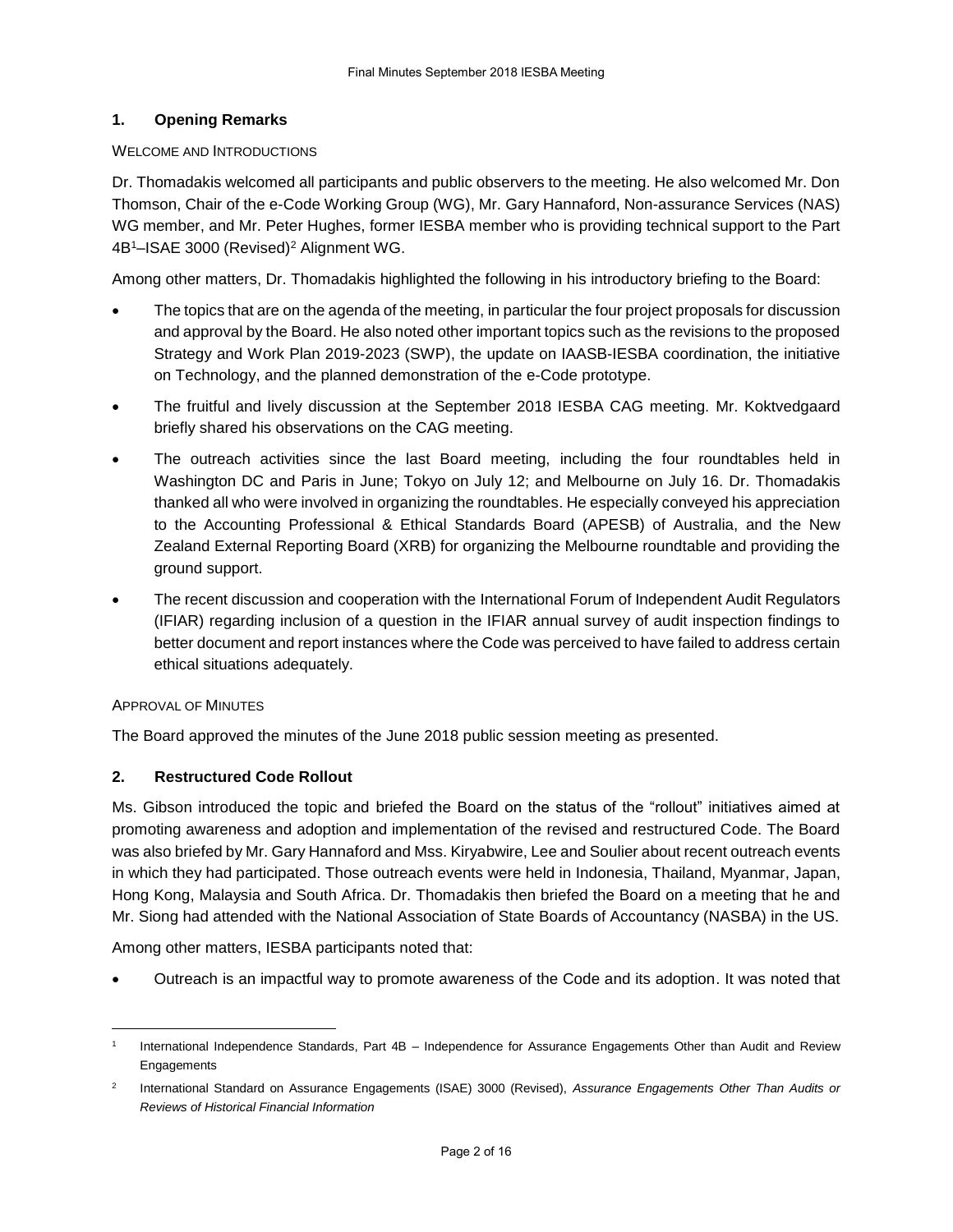there is a need to focus future activities on jurisdictions that were not covered in 2018, e.g., Europe.

- The resources and tools on the website, in particular, the slide deck were very useful to prepare for outreach events.
- Adoption of the Code by certain major jurisdictions provide a clear signal for others with respect to adoption.

# STAFF Q&A PUBLICATIONS

Ms. Gibson then asked the Board for input on potential topics that might be considered for purposes of commissioning IESBA Staff Q&A publications.

Among others, IESBA meeting participants raised the following comments:

- There is a need to determine topics that will be most impactful to stakeholders. in this regard, care is needed in not re-opening issues that are already decided by the Board.
- Most of the current resources deal with the technical questions that national standard setters (NSS) or firms may have. There is a need to consider topics that will help focus non-professional accountants (non-PAs) (e.g., those charged with governance (TCWG) and investors) on the changes that were made to the Code. In this regard, it was noted that NSS need support to help socialize the changes made to the Code among stakeholders within their jurisdictions.

#### WAY FORWARD

The WG plans to provide a further update on the rollout activities at the December 2018 IESBA meeting.

# **3. IFAC Anti-Corruption and Taxation Initiatives**

Dr. Thomadakis introduced the session and welcomed Mr. Amir Ghandar, Deputy Director, Public Policy Regulation at IFAC, as guest presenter to brief the Board on IFAC's initiatives on anti-corruption and international tax policy.

#### GLOBAL FIGHT AGAINST CORRUPTION

Mr. Ghandar introduced the topic by emphasizing the importance of the fight against corruption in protecting public trust. He cited the G20 High Level Principles on Corruption and Growth which, among other things, states that "Corruption damages citizens' confidence in governance institutions and their supporting integrity systems, and weakens the rule of law." He also pointed out that it is important for the accountancy profession to play its part given accountants' connection with transactions in general, and the potential impact corruption has on the reputation of the accountancy profession. In this regard, he congratulated the IESBA on developing the NOCLAR and inducements standards.

Mr. Ghandar noted that since his presentation to the Board in March 2017 on this topic, IFAC has continued to be involved in the global conversations as an informed voice for the profession and in promoting public policy solutions, such as giving PAs the legal framework to do what is needed.

Mr. Ghandar noted that IFAC has been appointed as a Network Partner of the B20's Integrity and Compliance Task Force. That Task Force deals with corruption and has, in 2018, successfully proposed to include in the B20 and G20 policy papers a range of accounting measures and standards such as the International Public Sector Accounting Standards and the IESBA Code. He also mentioned that IFAC signed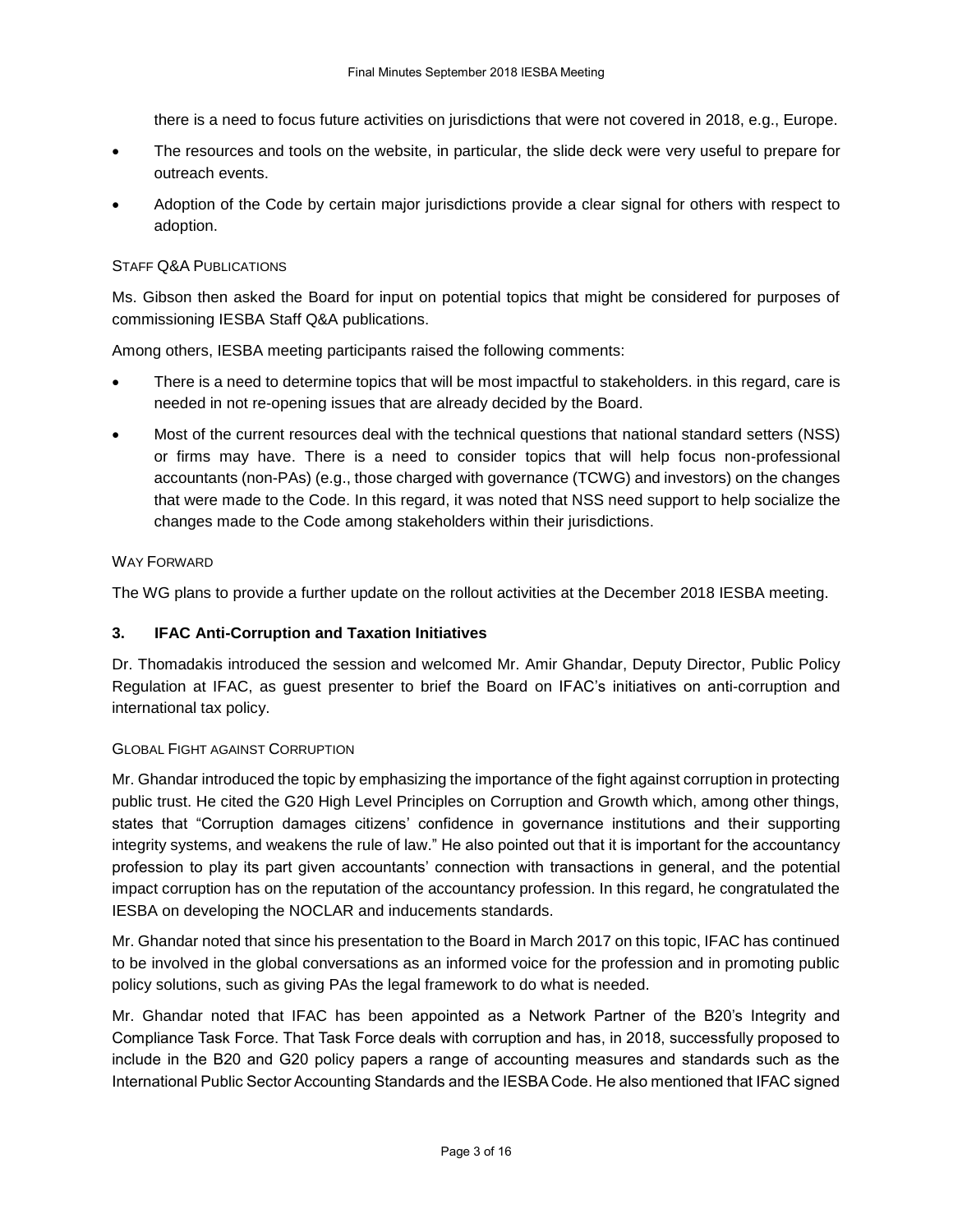an [anti-corruption mandate](https://www.ifac.org/system/files/uploads/PPRAG/IBA-IFAC_Anti-Corruption_Mandate_Final.pdf) in July 2018 with the International Bar Association that calls for collaboration and a shared commitment to combat corruption in all its forms.

#### INTERNATIONAL TAX POLICY AND PUBLIC TRUST

Mr. Ghandar provided an overview of some of the policy activities at a global level such as implementation of the OECD and G20's [Base Erosion and Profit Shifting Package,](http://www.oecd.org/tax/beps/beps-actions.htm) which involved the collaboration of over 100 countries and jurisdictions.

Mr. Ghandar noted that the 2016 report ["G20 Public Trust in Tax Study"](https://www.accaglobal.com/content/dam/ACCA_Global/disc/news/pi-G20-public-trust-tax.pdf) (public trust report), jointly published by IFAC, the Association of Chartered Certified Accountants (ACCA) and Chartered Accountants Australia and New Zealand (CA ANZ), was well received by policy makers. He also provided the Board with a preview of the 2018 update of this report, which summarizes the results of a survey of 8,400 individuals from the G20 countries. This survey sought public views on a range of tax-related questions, such as whether paying tax is primarily a matter of laws and regulations or morals and fairness, whether different classes are paying enough tax, and how important it is for governments to compete on tax to attract businesses. Mr. Ghandar further noted that, based on the findings of the 2018 update, the public continues to have a high level of trust in accountants on tax matters compared to a high level of distrust in politicians and the media. He concluded by acknowledging the complexities and diversities of the issues as highlighted in the IESBA's Consultation Paper, *[Proposed IESBA Strategy and Work Plan, 2019-2023](https://www.ifac.org/system/files/publications/files/IESBA-SWP-2019-2023.pdf)*, and the need to distinguish between ethical practice and morality in tax systems.

Among other matters, the following were raised:

- Whilst PAs must comply with the NOCLAR provisions in the Code, other professionals might not be subject to the same ethical requirements. It was suggested that other professionals should be encouraged to follow standards that are similar to NOCLAR.
- In response to queries raised by a few IESBA members, Mr. Ghandar noted that the next step of the public trust report would be to conduct a drill down of the information.
- The issues being explored should also include the use of tax revenue by governments.

Dr. Thomadakis thanked Mr. Ghandar for his insightful presentation, noting that it will help inform the IESBA's future initiative on tax planning and related services.

#### **4. Fees**

Mr. McPhee introduced the session and briefed the Board on the CAG's and the IFAC SMP Committee's (SMPC's) input on the draft project proposal. He then walked the Board through the draft project proposal.

In addition to several drafting refinements, the following matters were raised or agreed:

- It was determined that the project should focus on the issue of level of fees in the context of audits engagements only.
- It was suggested that the project proposal signal that national confidentiality and anti-competition laws might preclude any global fee provisions in the Code relating to the level of fees or their transparency.
- It was suggested that the project should involve a consideration of whether the provisions in the Code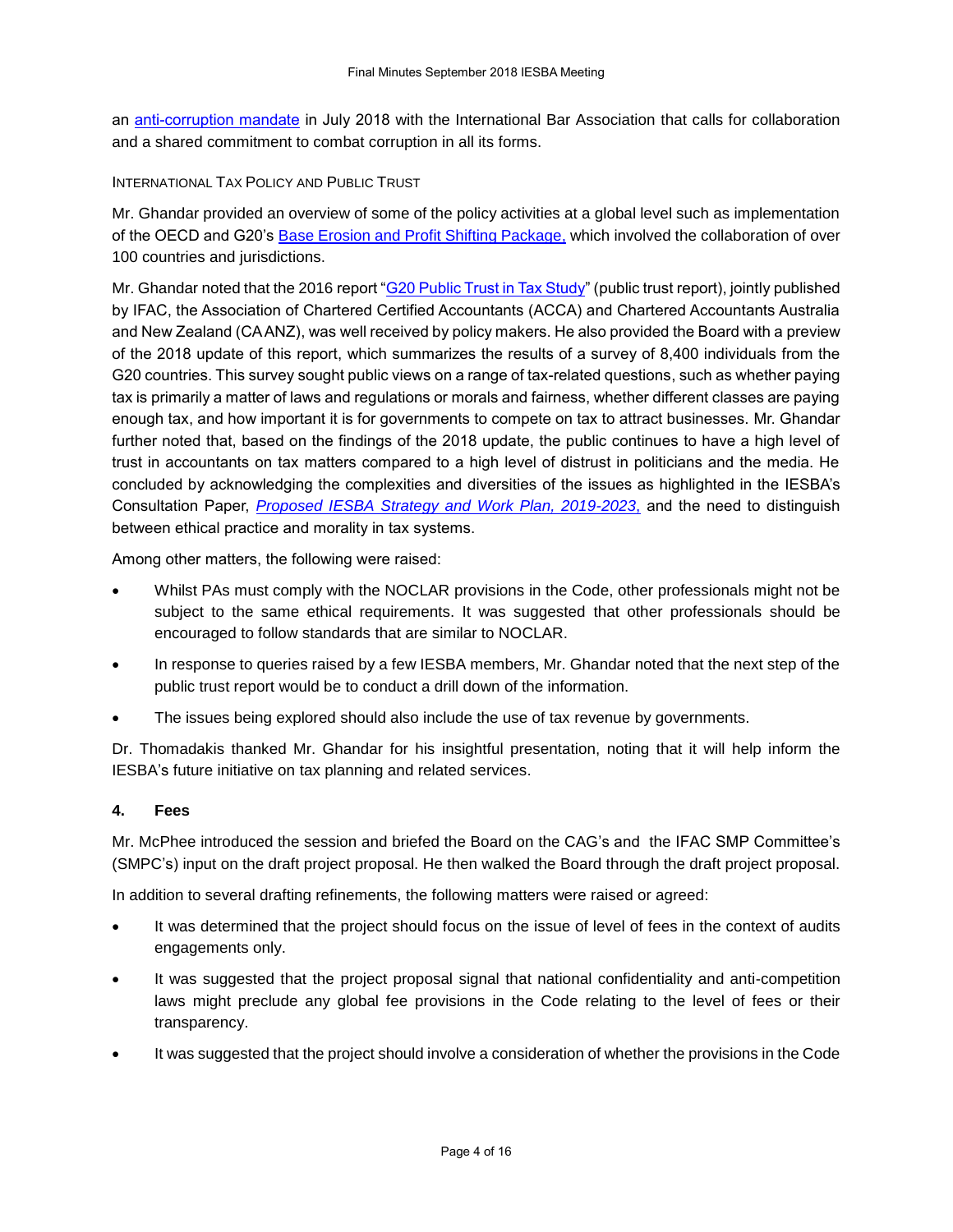relating to pressure set out in Section 270<sup>3</sup> might be relevant to clarifying the responsibilities of PAIBs in relation to audit fees, in particular those responsible for appointing or reappointing auditors.

 Taking into consideration the revised provisions that are being developed as part of the IAASB's Quality Management Projects, in particular proposed ISQC 1 (Revised)<sup>4</sup> and proposed ISA 220 (Revised).<sup>5</sup>

Mr. Gunn noted that audit quality should be a key issue to this project. He briefed the Board on the relevant proposal in proposed ISQC 1, and asked the Board to monitor and provide input to the IAASB in relation to that project.

# WAY FORWARD

The Board will receive an update on the fees project at the December 2018 IESBA meeting.

# **5. IAASB-IESBA Coordination**

Ms. Soulier, IESBA Board Liaison to the IAASB, introduced the session, highlighting the key ethics and independence-related matters that were discussed with IAASB representatives in relation to proposed ISQC 1 (Revised), proposed ISQC 2<sup>6</sup> and proposed ISA 220 (Revised) (collectively the QC standards); as well as proposed ISRS 4400 (Revised).<sup>7</sup> She explained that those discussions centered on the following key topics:

- Determining the appropriate provisions relating to compliance with the fundamental principle of objectivity when engagement partners move into an engagement quality reviewer (EQR) role on the same audit engagement, including whether a requirement for a cooling off period should be established. Ms. Soulier summarized the Joint Working Group (JWG)<sup>8</sup> [recommendations,](http://www.ifac.org/publications-resources/invitation-comment-enhancing-audit-quality-public-interest) including proposed examples for inclusion in the Code to assist the EQRs in identifying threats to compliance with the fundamental principle of objectivity.
- Addressing the issue of responsibility for compliance with independence requirements within a firm, including how proposed ISQC 1 deals with independence considerations in a network context.
- Aligning the material in the QC standards with revised terms, concepts and drafting conventions used in the revised and restructured Code.

The Board then had a preliminary discussion about the approach to, and planned timing for, consequential and conforming amendments to the Code as a result of revisions to those IAASB standards.

The Board observed that the volume of IAASB material on which the IESBA Representatives provided input during Q3 was significant, in particular in relation to the QC standards. The Board complimented Ms. Soulier and the other IESBA Representatives for their diligent work. After a general discussion about operational

-

<sup>3</sup> Part 2 – Professional Accountants in Business, Section 270, *Pressure to Breach the Fundamental Principles*

<sup>4</sup> Proposed International Standard of Quality Control (ISQC) 1 (Revised), *Quality Control for Firms that Perform Audits and Review of Financial Statements, and Other Assurance and Related Engagements*

<sup>5</sup> Proposed International Standard on Auditing (ISA) 220 (Revised), *Quality Control for an Audit of Financial Statements*

<sup>6</sup> Proposed ISQC 2, *Engagement Quality Reviews*

<sup>7</sup> Proposed International Standard on Related Services (ISRS) 4400 (Revised), *Agreed-upon Procedures Engagements*

<sup>8</sup> In September 2017, the IAASB and the IESBA established the JWG to explore how best to address issues relating to the objectivity of the EQR.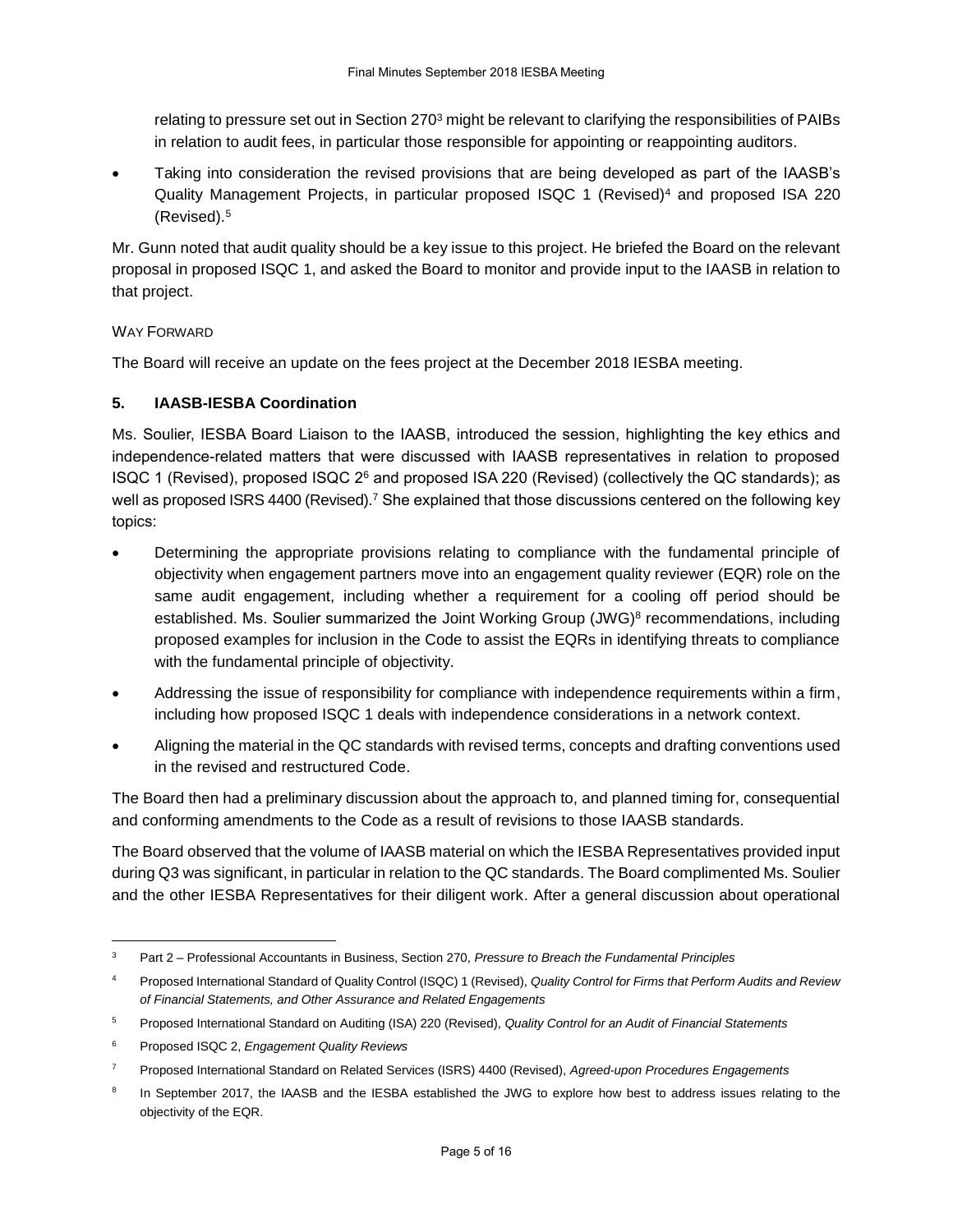and resourcing matters related to coordination, the Board agreed that on an interim basis, additional IESBA resources should be devoted to IAASB-IESBA coordination initiative.

With respect to the topic of an engagement partner moving into an EQR role, IESBA members:

- Agreed that the IESBA should provide input on any new material that is developed to clarify how EQRs are to comply with the fundamental principle of objectivity.
- Agreed that the Code should continue to be principles-based with respect to the determination of objectivity of EQRs, and should not include a requirement for a cooling-off period. There was also a view that the revised provisions for identifying, evaluating and addressing threats in the conceptual framework already provide appropriate guidance as they are principles-based and scalable.
- Supported the recommendation for having additional application material in the Code, by way of illustration to help EQRs identify threats. However, IESBA members emphasized the need to maintain an appropriate balance between audit-specific and non-audit examples in Part 3 of the Code, which applies to all PAs in public practice. Therefore, they suggested that the Code should include only one EQR-related example versus the four presented.

Ms. Soulier explained that the various drafts of the QC standards were still evolving and that the IAASB is planning to consider the various comments provided by the IESBA Representatives during its September meeting. She noted that future interactions are being planned with IAASB Representatives to consider the IAASB's and QC Task Forces' responses, and to provide final input on the ethics and independence matters in the revised drafts of the QC standards, in advance of their being approved for exposure at the December 2018 IAASB meeting.

# WAY FORWARD

The Board will receive a further progress report at the December 2018 IESBA meeting.

# **6. Future Strategy and Working Plan**

Dr. Thomadakis and Mr. Siong briefed the Board on the input received from respondents to its Consultation Paper, *[Proposed Strategy and Work Plan 2019-2023](http://www.ifac.org/publications-resources/consultation-paper-proposed-strategy-and-work-plan-2019-2023)* and the Planning Committee's (PC's) analysis of the significant comments received and its preliminary recommendations for the way forward. The Board noted that overall, there was wide acceptance among respondents for the proposed SWP, including the proposed actions and priorities. The Board also was briefed on the feedback received at the September 2018 IESBA CAG meeting and from the IFAC SMP Committee.

Overall, the Board broadly supported the PC's analysis and recommendations in response to comments received on the CP. Among other matters, IESBA participants made a number of comments and suggestions for the PC's consideration in refining the SWP, including the following:

- Elaborating on the relationship and avenues of collaboration with IFAC.
- On the topic of technology, taking a more systematic, risk-based approach to the work effort given the breadth of the field.
- Regarding the review of the definition of a public interest entity (PIE), recognizing explicitly the need for coordination with the IAASB.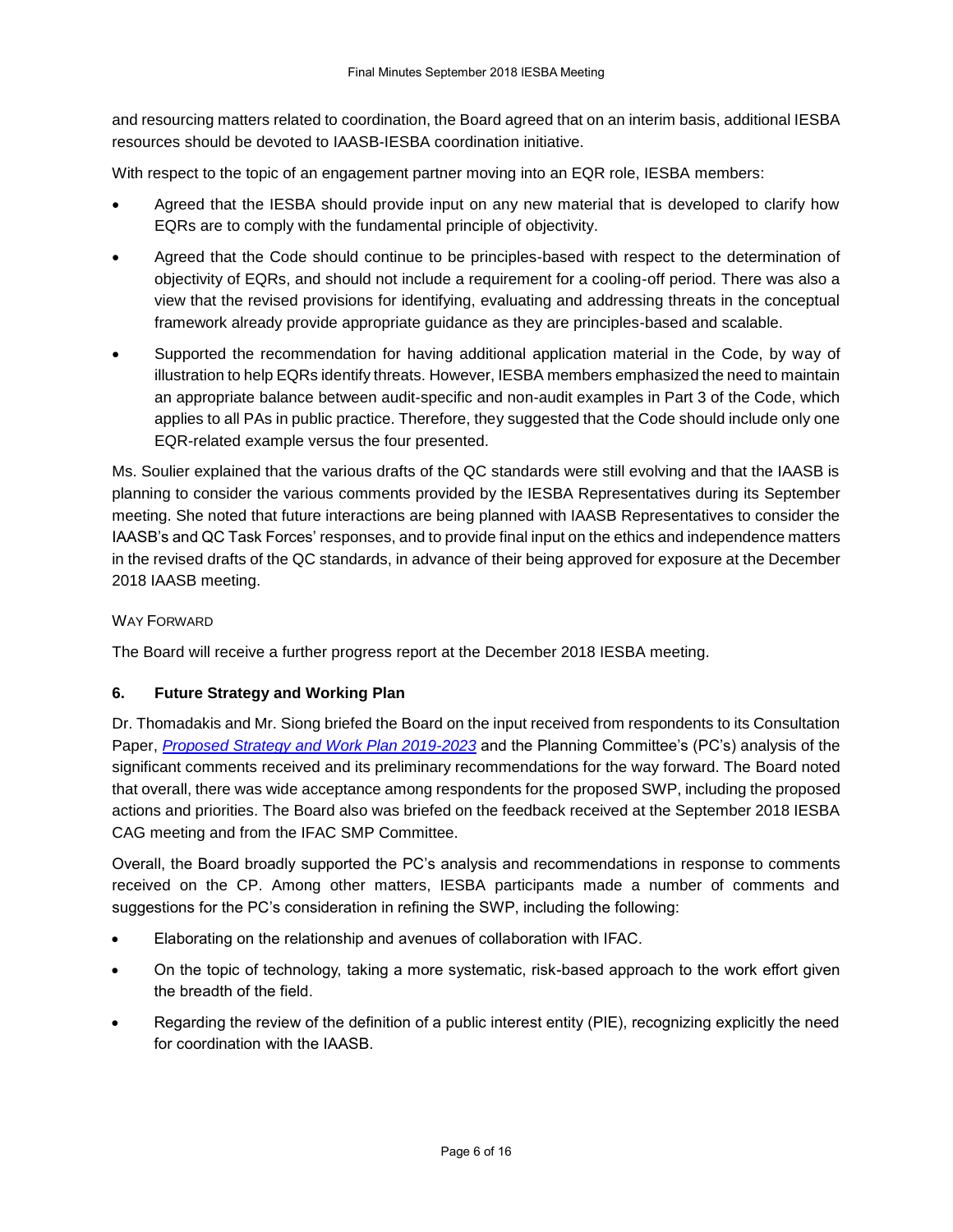- On the topic of tax planning and related services, acknowledging (a) the need to consider the work done by IFAC and policy-making organizations on international tax policy, and (b) the reality of tax competition among jurisdictions.
- On the topic of service delivery models, highlighting that the priority and scope of, and approach to, this work stream are to be determined once there is greater clarity regarding the nature and scope of issues arising from the fact finding regarding developments in technology.
- Regarding the review of the documentation provisions in the Code, making it clear that this would be subject to Board agenda time and resources being available.

# WAY FORWARD

The Board will consider the final draft of the SWP for approval at the December 2018 IESBA meeting.

# **7. Technology**

Ms. Mulvaney introduced the session and welcomed Ms. Sylvia Tsen, Executive Director of Knowledge, Operations and Technology at IFAC as guest presenter to provide an overview of the role and work of the IFAC Technology Advisory Group (TAG).

# PRESENTATION ABOUT THE ROLE AND WORK OF THE IFAC TAG

Ms. Tsen commenced her presentation by noting that the TAG was formed in 2017 and that its objectives are to:

- Identify key technology trends that will impact the global accountancy profession. In this regard, the TAG is focusing on the following technology trends:
	- o Artificial intelligence and robotics
	- o Blockchain (distributed ledgers)
	- o Cybercrime and cybersecurity
	- o Data (big data, data analytics)
- Raise awareness, speak out, and demonstrate the profession's expertise.
- Support IFAC in providing input or submissions to the OECD, G20 and other global public policy forums with respect to technology.

Ms. Tsen noted the changing role of PAs in light of the digital transformation, and highlighted the importance for PAs to have appropriate education, skills and competencies. She also provided an overview of the lessons learnt from presentations and demonstrations by technology industry leaders including IBM, Microsoft and the Wall Street Blockchain Alliance. Against this background, Ms. Tsen gave examples of how IFAC is supporting its member bodies, such as through its IFAC Gateway articles and its recent collaboration with the Forum of Firms to provide a series of technology-related videos in French and Spanish. She also informed the Board that IFAC will be launching its virtual technology series, with the first session to be held in mid-October 2018 on the topic of data analytics. Ms. Tsen suggested that ethics may be considered as a future session topic. She noted that the TAG will continue to focus on education as part of its future strategy.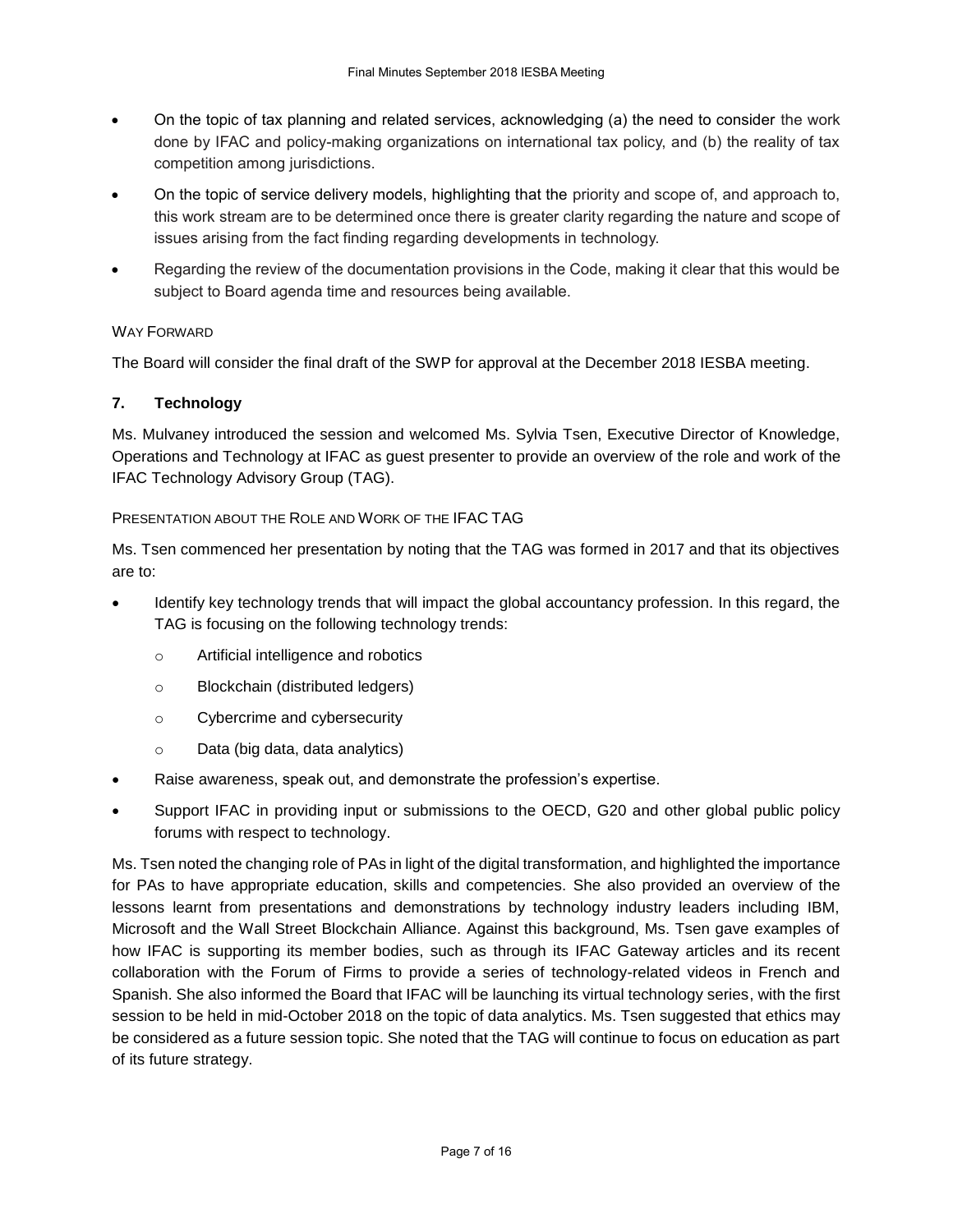#### *Feedback from IESBA Participants*

In response to a question about the future role of PAs in light of emerging technologies such as cryptocurrencies, distributed ledger technologies and artificial intelligence, IESBA participants exchanged views about the matter. In particular, there was a view that with advancing technologies, the exercise of professional judgment by PAs would become even more critical to identify, evaluate and address ethics issues that might arise, for example from the use of robotics and machine learning. It was agreed that it would be important to consider whether the Code provides sufficient guidance in this regard.

Ms. Mulvaney and Dr. Thomadakis thanked Ms. Tsen for the informative presentation.

#### CONSIDERATION OF THE TECHNOLOGY-SPECIFIC COMMENTS ON THE PROPOSED SWP

Ms. Mulvaney noted that there was strong overall support from respondents to the IESBA's SWP consultation paper for prioritizing the topic of trends and developments in technology. She further noted that there was strong support to maintain a principles-based approach. She added that there was a view that the fundamental principles of ethics and the provisions in the conceptual framework are sufficiently robust and remain relevant to the changing context of developments in technology. Ms. Mulvaney then highlighted some specific comments that were raised by respondents to the proposed SWP as matters to be considered as part of this work stream.

#### FOCUS AND APPROACH OF THE WG

Ms. Mulvaney briefed the Board on the WG's initial thinking about the possible areas of focus and approach for progressing its work. She then sought input from the Board in order to further refine the WG's thinking.

Among other matters, the following were raised by IESBA participants:

- Respondents to the SWP CP did not appear to have suggested a need for significant revisions to the Code in order to effectively deal with technology-related ethical issues. It was suggested that one way to approach the topic would be to determine the threats that advancing technologies pose to compliance with the fundamental principles and to independence, and to explain how they might be evaluated and addressed.
- It was suggested that the WG should first consider developing non-authoritative material in the short term to respond to stakeholder expectations for IESBA thought leadership on the topic. Mr. Koktvedgaard supported this suggestion and added that an IESBA Staff publication that highlights the ethical issues associated with the use of artificial intelligence, and how the Code currently addresses these issues, would help generate meaningful discussions with stakeholders.
- The technology of "machine learning" is likely to emphasize human biases because it is designed to focus users only on the information that aligns to their interests.
- It was suggested that the WG and the Board should plan to leverage the work done by others, including IFAC member bodies.
- In terms of a possible approach, it was suggested that the WG initially focus on a few of the emerging technologies, for example, artificial intelligence, data analytics and predictive analysis, cryptocurrencies, blockchain and cyber security. It was emphasized that in sharpening its focus, the WG should limit its work to matters that are within the Board's remit.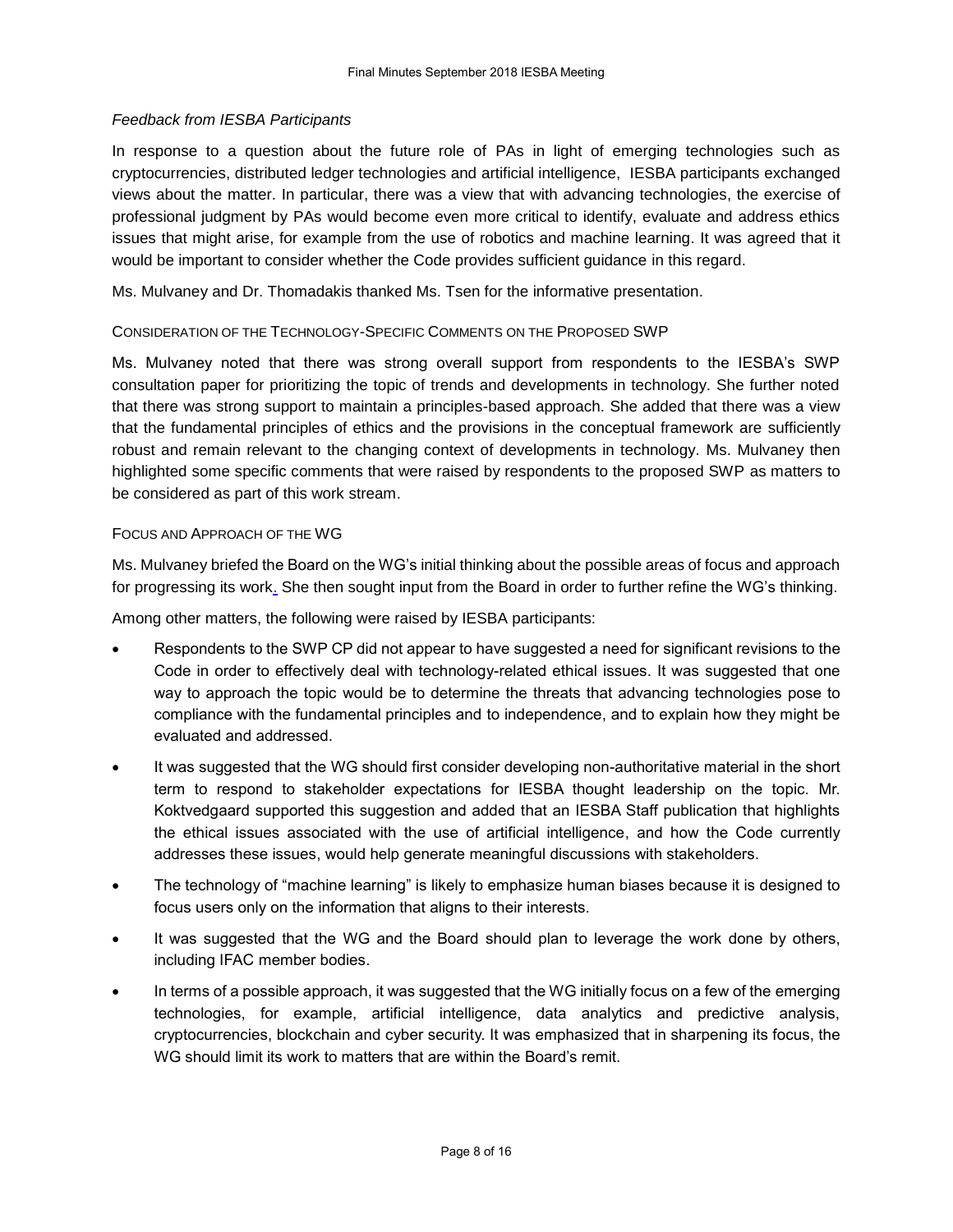#### WAY FORWARD

The Board asked the WG to develop proposed Terms of Reference for the WG for its consideration and approval at the December 2018 IESBA meeting.

# **8. Role and Mindset Expected of Professional Accountants**

Mr. Fleck commenced the session by noting that the final two global roundtables held in Tokyo, Japan and Melbourne, Australia in July 2018 were well attended, with participants providing useful feedback for the Working Group's consideration. He noted that, in addition to providing feedback to the Consultation Paper, *Professional Skepticism – [Meeting Public Expectations](http://www.ifac.org/publications-resources/global-ethics-board-consults-professional-skepticism)* (CP), participants at all the roundtables had also discussed the suggestion of inserting into the Code an overarching statement of what it means to be a PA, a concept that was developed during the first roundtable in Washington DC, USA.

Mr. Fleck reported that the four global roundtables, attended by over 150 senior representatives from a broad spectrum of stakeholders around the globe, had been very fruitful for both the NAS and Professional Skepticism initiatives as they provided a forum for an open, interactive and rich discussion by all participants. This, in turn, allowed the Working Groups to develop their thinking at an accelerated pace. The roundtables also generally led participants to become more aligned with the IESBA's direction of travel as they became more familiar with the issues. He suggested the use of roundtables be also considered for other high profile projects.

Mr. Fleck reported that at its September 2018 meeting, the CAG was generally supportive of the Working Group's assessment of the comment received and the project proposal. In particular, he highlighted the following:

- The PIOB Observer had conveyed the PIOB's support for the project proposal in light of the significant public interest in the topic.
- There was a general consensus that the focus should be on changing PAs' mindset and behavior, and not on developing new terms. It was noted during the CAG meeting that behavioral changes cannot be achieved by enhancing the Code alone but by also bringing into play supporting elements such as education and the IAASB's ISQC 1.
- With regards to the suggestion of an oath taken by PAs or affirmation given by them, he had clarified that this was only one element being considered as part of the project proposal.
- Some CAG participants have suggested that the Working Group should also consider the development of non-authoritative material that would support application of the expected behaviors.
- With regards to the title of the project, a view was expressed within the CAG that it should reflect mindset and behavioral change.

Mr. Koktvedgaard confirmed that the CAG had a robust discussion on the topic. He reiterated the need for the project to focus on changing mindset.

Mr. Fleck noted that the SMPC was also generally supportive of the project proposal.

#### RESPONSES TO THE CONSULTATION PAPER

Mr. Fleck provided a summary of the feedback to Q.1 – Q.10 in the CP from both the comment letters received and the global roundtables, including responses to the five options suggested in the CP regarding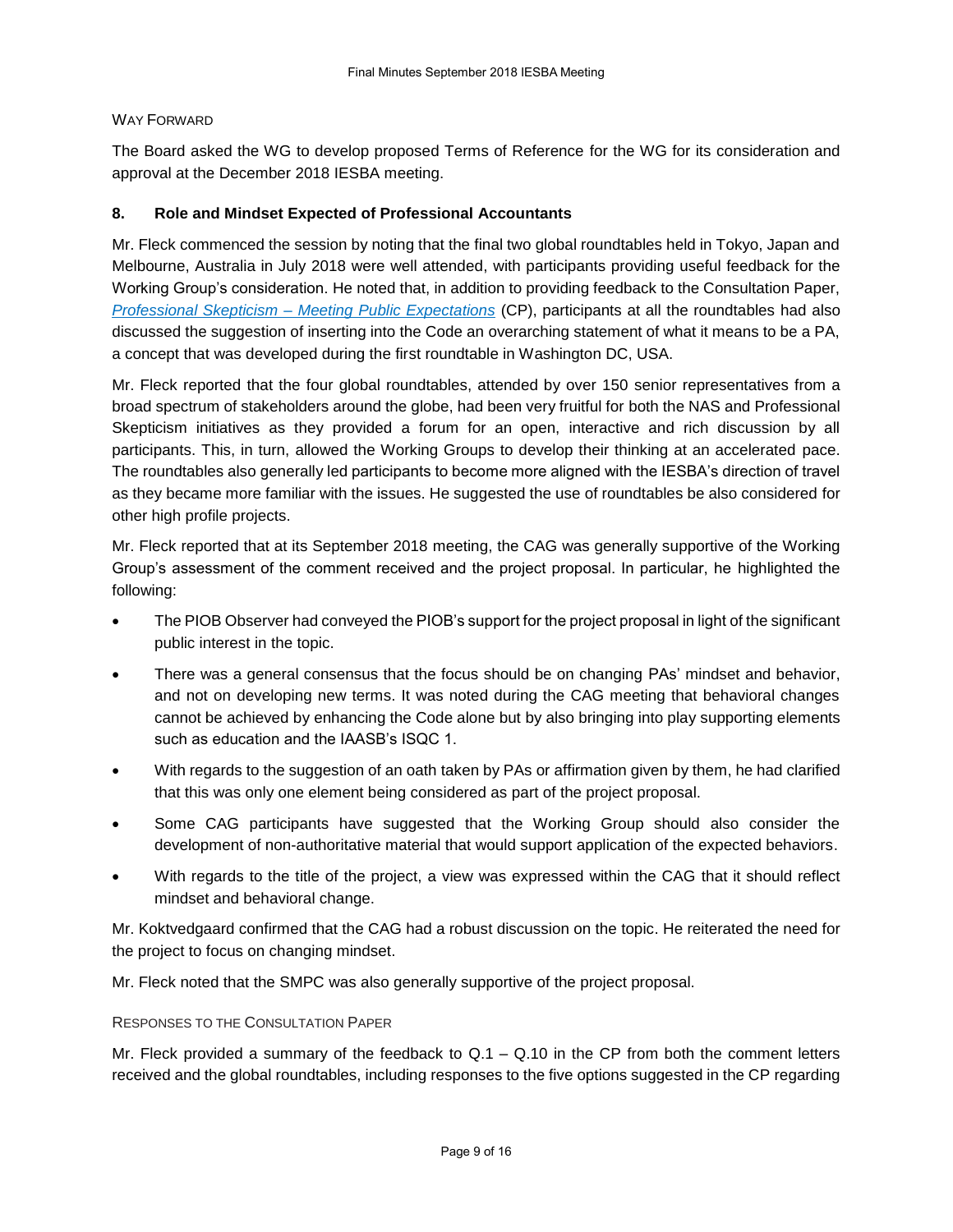how the Code address the behavior expected of PAs. Mr. Fleck reported that overall, there was broad support for the initiative and the direction of travel. He further noted the following:

- There was clear encouragement from the roundtable participants for the Working Group to explore the merits of an overarching statement of purpose which would be inserted at the beginning of the Code and which might take the form of a mission statement or professional oath.
- There was general support for the proposition that the public expects information with which a PA is associated to be capable of being relied upon for the intended use.
- There was general support for the behavior articulated in paragraph 10 of the CP and that such behavior should be expected of all PAs as it will serve the public interest. However, some suggested that the concepts of a "questioning mindset" and the "public interest" should be included. Some commentators also queried if the term "impartial" is appropriate given PAs' allegiance to their clients or employers. There were mixed views on introducing the concept of scalability.
- There was clear support that the fundamental principles should drive the desired behavior and that if such behavior is not displayed by PAs at large, more guidance is required.
- Strong views that the term "professional skepticism" should be reserved for the audit and assurance context as using this term for the purposes of this project would undermine the role and importance of professional skepticism for audit and other assurance engagements. A number of commentators also suggested the focus should be on behavior and desired outcomes instead of on new terms.
- Whilst most agreed that the fundamental principles provide a sound foundation for the behavioral characteristics identified in the CP, there was support for the development of application material to promote the fundamental principles.
- There was clear support for additional material in the Code to address bias, pressure and other impediments to the proper exercise of "professional skepticism."

# *Working Group Assessments*

Mr. Fleck reported that, based on the input received, the Working Group has formed the view that the term "professional skepticism" has become more or less a general term used by stakeholders to encapsulate behavioral characteristics they expect from all PAs. Further, he noted that the real exhortation is for PAs to fulfill their duty to the public by consistently meeting the responsibilities of their role and actively demonstrating the behavioral characteristics set out in the CP.

# PROJECT PROPOSAL

Mr. Fleck noted that the project proposal was developed taking into consideration the Working Group's assessment of the input received from stakeholders. He further noted that, in conformity with the due process and working procedures, the Working Group had also sought feedback to the project proposal from other SSBs' and IFAC committees' staff and received their general support.

Mr. Fleck explained the key elements of the project proposal to the Board, in particular the project objective and scope. He also drew the Board's attention to the introductory material of the 2001 version of the Code, which discussed at some length the role and expectations of PAs and the profession, which he then contrasted with the brief discussion included in paragraph 100.1 A1 of the Code. He noted that having been apprised of the material in the earlier Code, the Working Group will consider developing new material that explains upfront in the Code to whom the Code applies, the importance of firm culture in promoting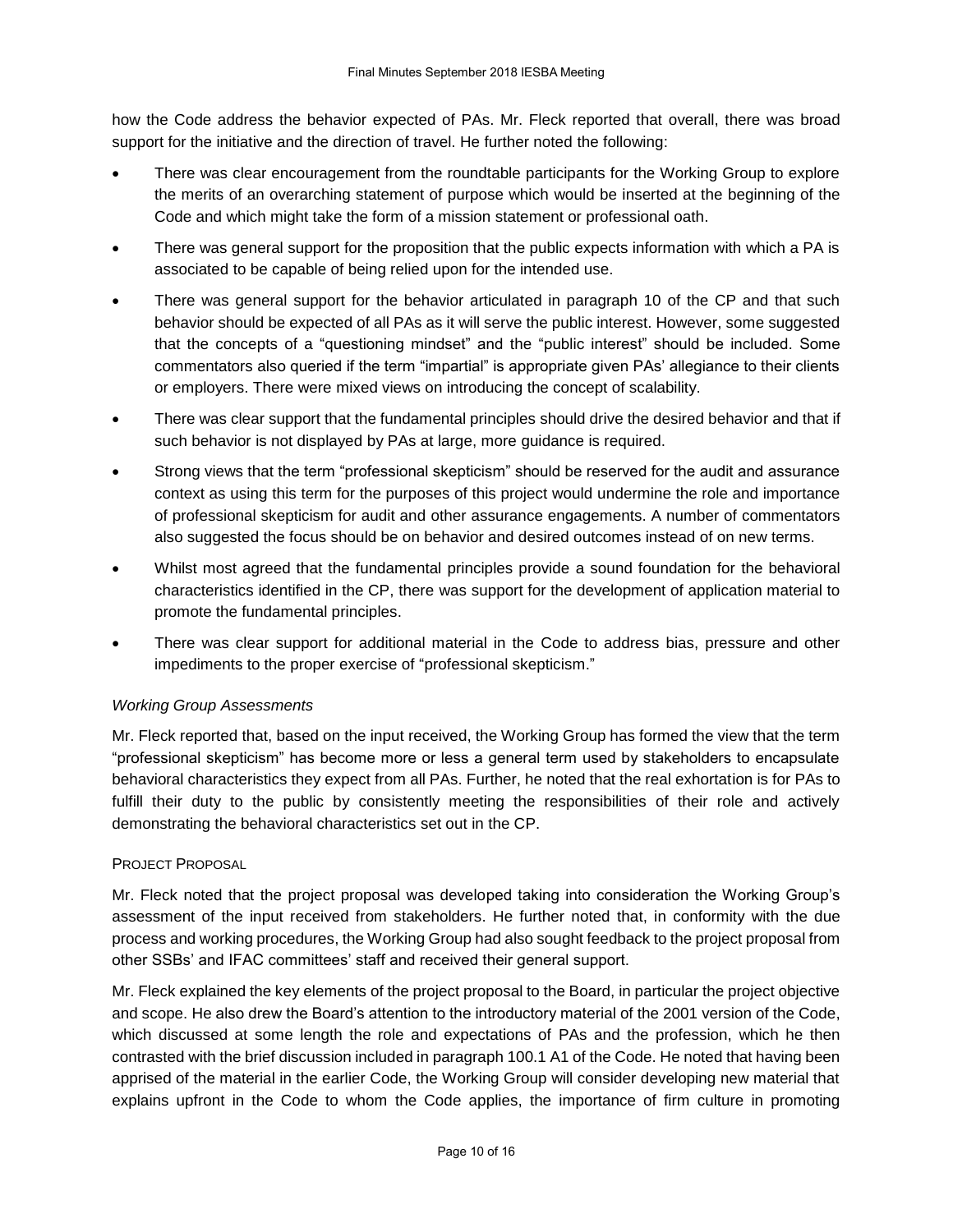compliance with the Code, and the role and purpose expected of PAs. The project would then develop the theme throughout the Code.

With regards to the terms "purpose and role" and "core value and behavioral characteristics," Mr. Fleck noted that any use of these terms in the proposed material will need to be consistent with the relevant IAASB and IAESB standards. Some IESBA members suggested that whereas the fundamental principles set the standards of behavior, values relate to a person's beliefs and are difficult to assess. In this regard, Dr. Thomadakis agreed that "value" is difficult to observe and ascertain, and that the term "purpose and role" are more appropriate. He noted that adding "value" to the Code might create confusion as the value of the Code is the fundamental principles. He further noted that the term "mindset" should also be maintained. An IESBA member expressed a concern that if new terms such as "behavioral characteristics" are used to underpin the Code, these would detract from a focus on the fundamental principles. Mr. Fleck acknowledged the comments made by IESBA members. He noted that the project will consider these terms and their implications once the drafting process begins.

The Board generally agreed with the strong sentiment from respondents to the CP and the roundtable participants that the term "professional skepticism" is a term of art and should be reserved for audit and other assurance engagements. An IESBA member, however, held the view that "professional skepticism" should be applied more broadly to all PAs. Responding to this view, Dr. Thomadakis and Mr. Siong noted that the Board had made considerable efforts to explore the feasibility of extending use of the term more broadly across the Code. However, in light of the concerns raised by IAASB and other stakeholders including IOSCO, the Board might not see clear public support in pursuing this avenue.

Ms. Pierce noted that whilst she accepts that "professional skepticism" might not be the term used, the concept of the questioning or critical mindset should not be lost. In this regard, Mr. Fleck emphasized that PAs, in satisfying themselves that the information they are associated with is fit for purpose, need to apply a questioning mindset and critical examination, the level of which will depend on the nature of the engagement.

Among other matters, the following were also raised:

- When developing new material, the Working Group should be mindful of the efforts of the Structure of the Code Project to streamline material in the Code.
- The project proposal should clearly state that the term "professional skepticism" is reserved for audit and other assurance engagements, and that non-authoritative material could be a possible output.
- How the Code should reconcile the tension between setting a level of expectation applicable to all PAs on the one hand and the differences in their experience and roles on the other. Mr. Fleck acknowledged that this is the issue surrounding the concept of scalability. He indicated that the Working Group will work on how to articulate this expectation.
- Whether an objective of the new material is to encapsulate all the fundamental principles, similar to how paragraph 110.2 A1 of the Code ties in all the fundamental principles.
- Whilst the material on firm culture in the draft IAASB exposure draft of ISQC 1 only applies to PAs performing certain types of engagement and is not applicable to other PAs, the Working Group should nonetheless be mindful of its content to avoid any unnecessary misalignment.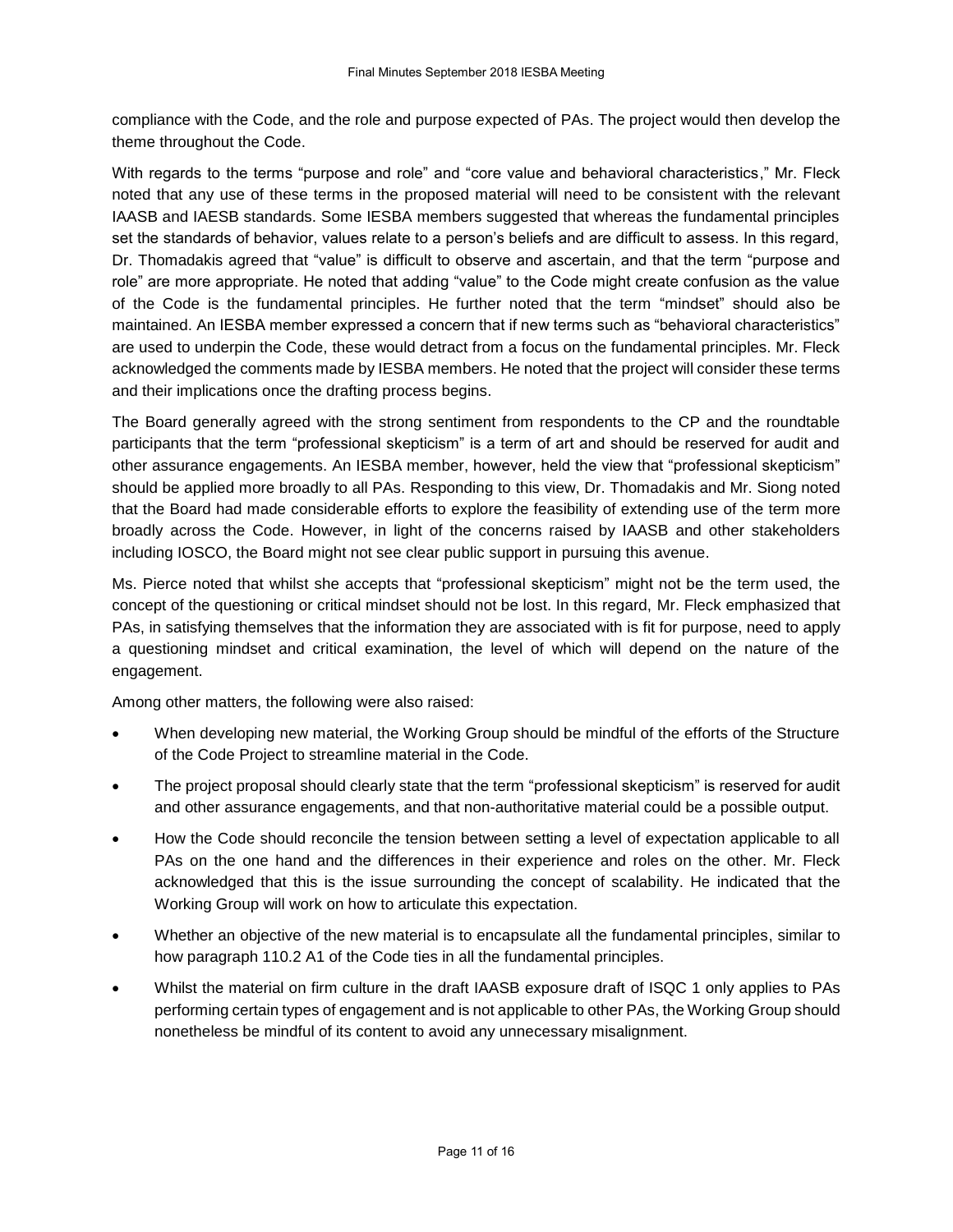#### PROJECT APPROVAL

-

After duly considering the refinements, the Board approved the project proposal, retitled ["Promoting the](https://www.ethicsboard.org/system/files/meetings/files/Agenda-Item-7-Role-and-Mindset-Expected-of-PAs-Project-Proposal-Approved_0.pdf)  [Role and Mindset Expected of Professional Accountants"](https://www.ethicsboard.org/system/files/meetings/files/Agenda-Item-7-Role-and-Mindset-Expected-of-PAs-Project-Proposal-Approved_0.pdf) with the affirmative votes of 17 out of 18 members present. Mr. Juenemann did not support the project proposal as specified as he was of the view that the project should focus on how to apply the concept of professional skepticism, as the public generally understands the term, to all PAs.

# **9. Non Assurance Services**

Mr. Fleck introduced the session and presented a [summary of the feedback](http://www.ethicsboard.org/system/files/meetings/files/Agenda-Item-9A-NAS-Summary-of-Significant-Matters-from-RT-WG-Assessments-and-Proposals.pdf) on the [NAS issues](https://www.ifac.org/publications-resources/non-assurance-services) discussed at the [four global roundtables](https://www.ethicsboard.org/roundtables-2018) held in the Washington DC, Paris, Tokyo and Melbourne. He explained that the draft project proposal was prepared based on the feedback from roundtable participants. Mr. Fleck then summarized the feedback from the CAG on the draft project proposal as well as the comments provided by the SMPC. He also summarized the results of a benchmarking exercise for NAS provisions that involved comparing the provisions in the Code to (a) Article 5 of the European Union Regulation,<sup>9</sup> and (b) the independence rules of the US Public Company Accounting Oversight Board and the US Securities Exchange Commission.

Mr. Fleck explained that the project will involve a full review of the NAS provisions in the Code, and will seek to provide a clear and principles-based approach, consistent with the conceptual framework, to the circumstances in which firms and network firms may be permitted to provide NAS to audit clients. He explained the key aspects of the project proposal, including the plan to consider the threats, in particular self-review threats, that are created by providing a NAS to an audit client and whether such service should be prohibited.

In addition to several drafting refinements, IESBA participants discussed and considered the following matters in finalizing the project proposal:

- Some of the NAS issues overlap with other work streams Fees and proposed future strategic initiatives, including on technology, definition of a PIE, materiality and communication with TCWG. Accordingly, effective internal coordination will be an important.
	- $\circ$  In relation to materiality, it was agreed that the scope of the future materiality project would be impacted by the direction taken in the NAS project.
	- $\circ$  It was agreed that the NAS project scope would not include a review of the definition of a PIE in the Code.
- Providing NAS to audit clients may create a distraction for engagement partners. This may have implications for the quality of the audit engagement. There was view that in addition to determining the firm's responsibilities with respect to the provision of NAS, it is important to also consider the responsibilities for individuals and clarify the periods for which independence is required.
- In developing revised NAS provisions, the application of the conceptual framework should be reinforced. Any new provisions should continue to align with the conceptual framework.

Regulation No 537/2014 of the European Parliament and of the Council of 16 April 2014 on specific requirements regarding statutory audit of public-interest entities and repealing Commission Decision 2005/909/EC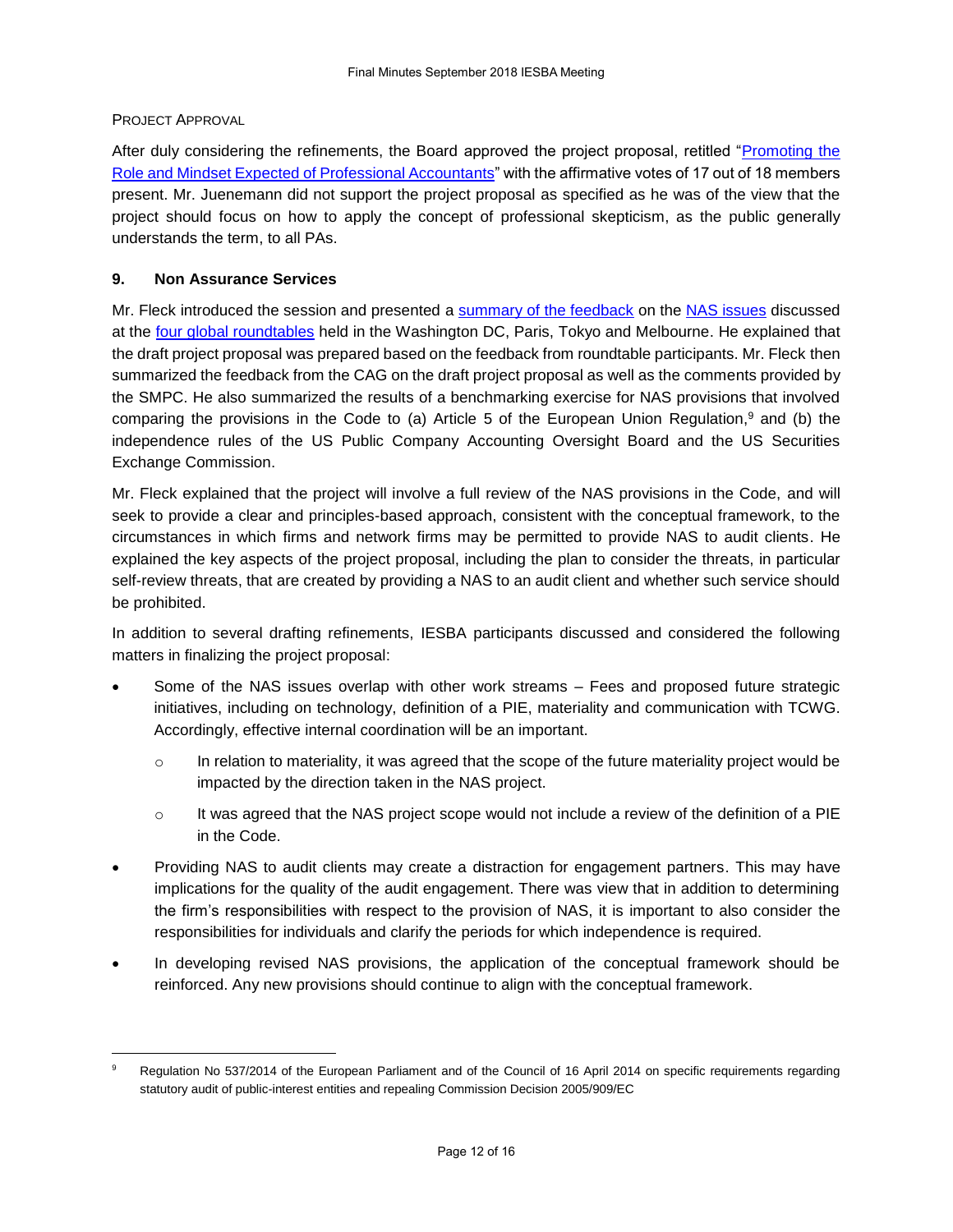- There is a need to consider the implications of any proposed revisions on Part 4B of the Code, in particular Section 950. 10
- Exploring whether all NAS that create self-review threats should be prohibited without a clear rationale appears to be inconsistent with the conceptual framework approach. If such a path were taken, it might not allow for the exercise of professional judgment that is necessary for the accountancy profession to operate in a dynamic and evolving world. Several IESBA members sought clarity about which types of NAS would be prohibited if taking a policy decision relating to self-review threats. It was felt that most types of NAS set out in the Code are likely to create self-review threats.
	- $\circ$  It is also important that the Code include clear and enforceable NAS prohibitions to help in the determination of the types of services that should not be provided to audit clients.
	- $\circ$  In contrast to the "black list" approach taken in the EU Regulation, in revising the NAS provisions in the Code, the explanations for each type of NAS as well as application material to explain how the related provisions should be applied will not only be retained, but also expanded as deemed appropriate. Such explanations provide the rationale for the NAS prohibitions that are included in the Code and which are linked to the proper application of the conceptual framework. In relation to self-review threats, it is noted that some stakeholders believe that the concept of "self-review" is incompatible with an independent audit engagement, in particular in relation to audits of entities that are PIEs.
	- $\circ$  Having clear and commonly understood descriptions for the various types of services that are provided by firms are important to ensure that NAS provisions are well understood and will be properly applied.
- There is need to consider the provisions of NAS to audit clients in a group audit context, in particular when the group entity is subject to provisions for audit clients that are PIEs and the related entities are non-PIEs.

# *PIOB Observer's Remarks*

Ms. Pierce was generally supportive of the scope for the project, noting that it takes into account some of the PIOB's strongly held views. With respect to the project proposal, she encouraged the Board to approach the project with a view as to how the NAS provisions would change. She also suggested that sufficient flexibility be built in to deal with matters that are not expressly contemplated as part of the project scope.

In response, the Board agreed to add the following statement to the project proposal, "The project will involve a consideration of any other matters that are deemed relevant to achieve the objective of the project."

#### PROJECT APPROVAL

1

Having duly considered the feedback and advice from its CAG, the IESBA agreed to revisions to the draft project proposal in light of the discussion. The Board then unanimously approved the NA[S project proposal.](http://www.ethicsboard.org/system/files/meetings/files/Agenda-Item-9-NAS-Project-Proposal-Approved_1.pdf) The Board agreed that:

 The objective of the project is to ensure that all the NAS provisions in the Code are robust and of high quality for global application, thereby increasing confidence in the independence of audit firms.

<sup>10</sup> Part 4B – Independence for Assurance Engagements Other than Audit and Review Engagements, Section 950, *Provision of Non-assurance Services to Assurance Clients Other than Audit and Review Engagement Clients*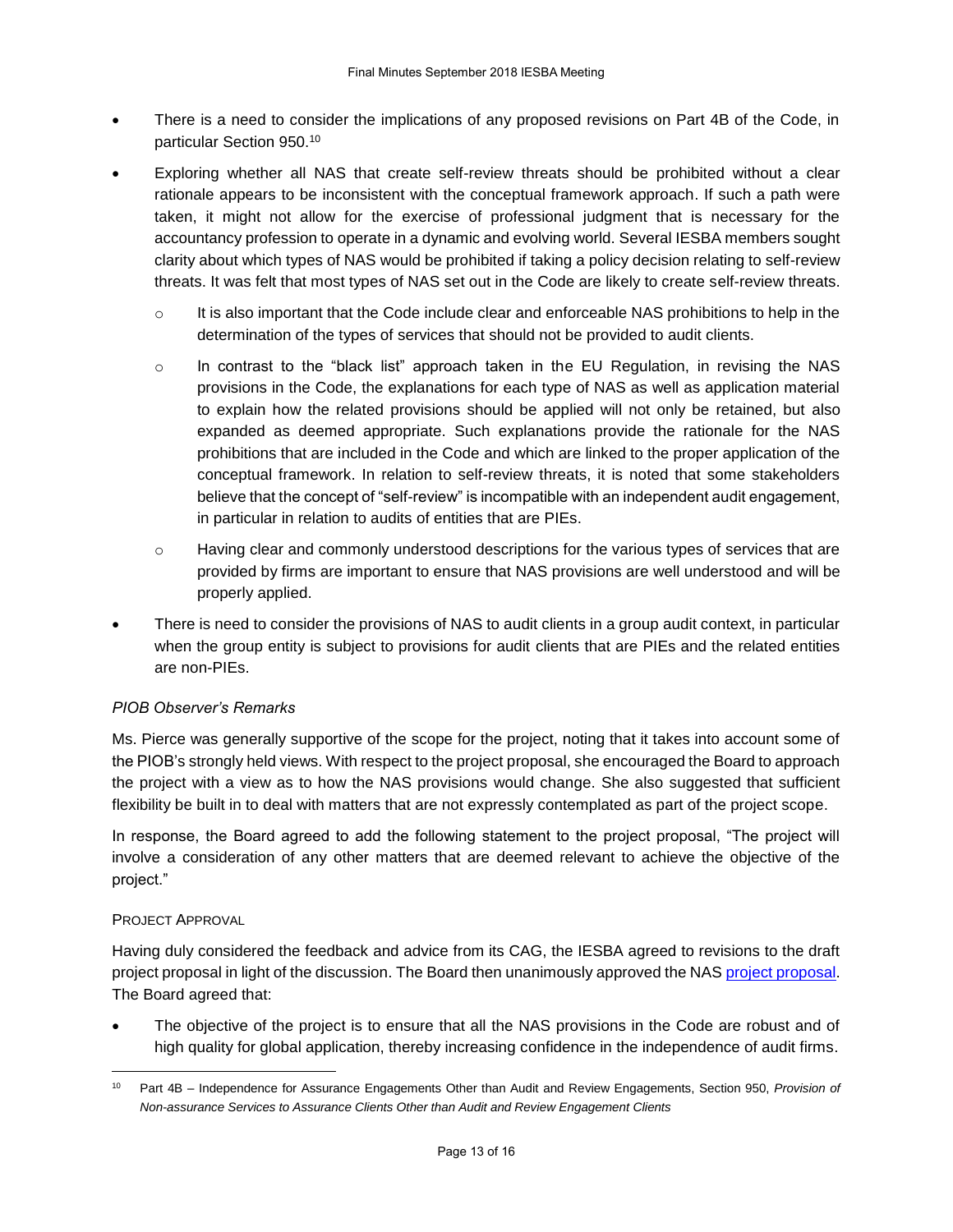- The project scope will encompass the International Independence Standards related to the provision of NAS to audit clients.
- Consideration will be given to the consequential and conforming amendments for the rest of the Code, including Part 4B, Section 950.

# WAY FORWARD

The Board asked the Task Force to develop an issues paper and initial proposals for consideration at the December 2018 IESBA meeting.

#### **10. E-Code**

Mr. Thomson introduced the session and invited co-presenter Mr. Jeff Nordstedt of Finn Partners to demonstrate a prototype of a proposed e-Code that leverages technology to support and facilitate the adoption and implementation of the revised and restructured Code. It was explained that the e-Code will be a digital platform that will better demonstrate the "building blocks" approach in the revised and restructured Code and its scalability. Mr. Nordstedt presented the various design elements, features and functionalities of the proposed e-Code. Mr. Thomson then explained the proposed timeline for launching the product.

IESBA members were generally supportive of the overall design for the proposed eCode and offered several suggestions for further enhancements in order to make it more dynamic and visually engaging.

Among other matters, the following were raised by IESBA participants:

- It is important that IFAC responds to the Working Group's concerns relating to the mechanism for user access to materials on the IFAC website in a timely manner in order to minimize the risk of such access mechanism being an impediment to the use of the eCode.
- Having an appealing version of the eCode available to users by the mid-June 2019 effective date of the revised and restructured Code is important. However, this may require the WG to weigh a tradeoff between having more features and timely delivery of the eCode to market.
- With respect to Phase 1, it was suggested, among others, that:
	- $\circ$  Consideration be given to exploring how the web-based eCode may be downloaded for use on local computer so that certain features could be available without an internet connection.
	- o Filters or other features should be used to help visually distinguish the various Parts and sections of the Code. For example, it was suggested that having an overview of the contents of the Code, by Parts, Sections and Sub-headings might be useful.
	- $\circ$  The WG plan to beta test the product in advance of its being launched. In this regard, some IESBA Technical Advisors volunteered to be beta testers.
	- o With respect to leveraging non-authoritative material, it was suggested that IESBA Staff publications and other tools and resources, including slide presentations, should be linked to the eCode as appropriate.
	- o The eCode should allow for some customization, bookmarking, notations, copying and pasting. It was also suggested that the product should include a print icon.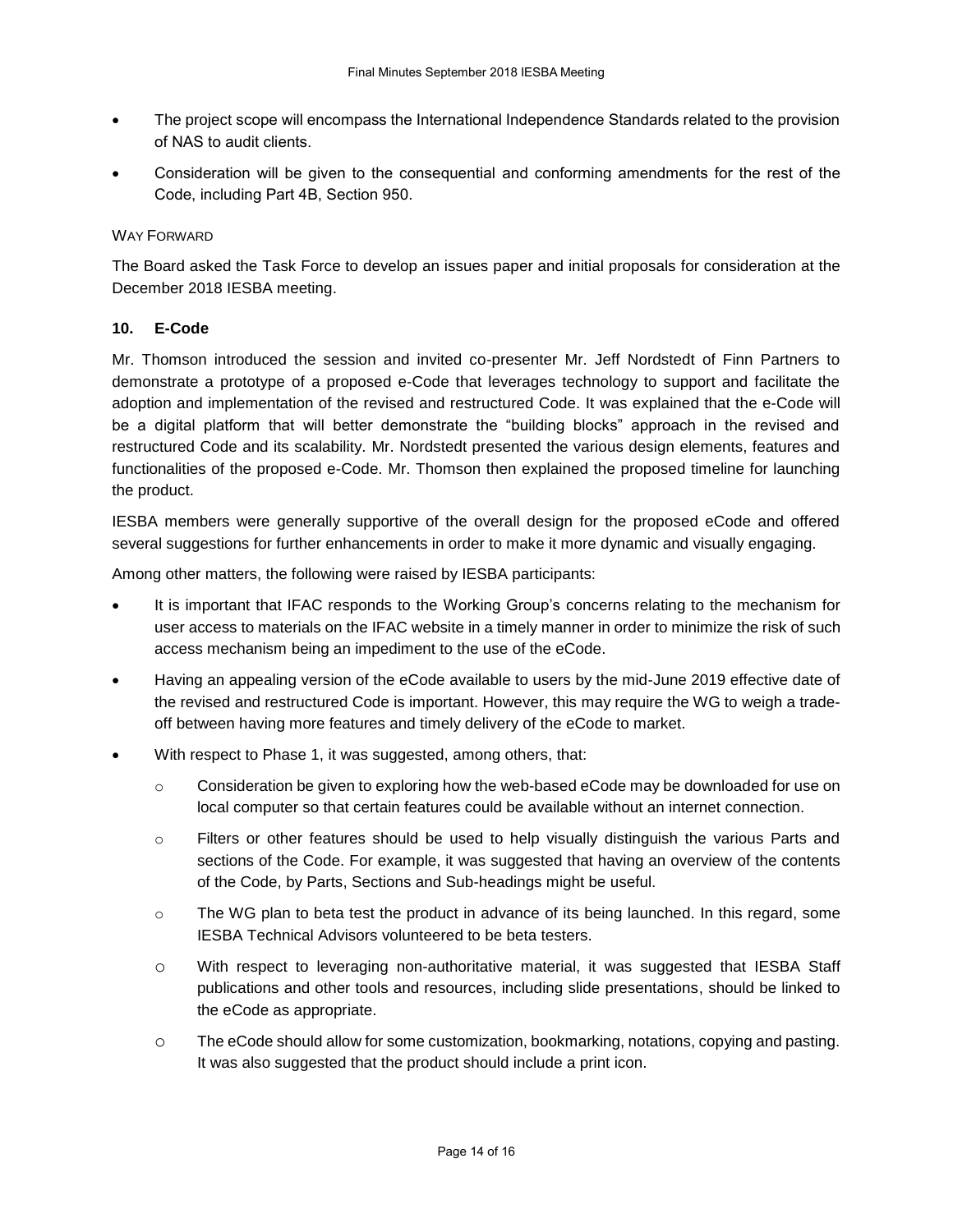- o Rather than allowing users to "ask a question" in the eCode, general contact information such as what is already available on the IESBA website should be provided.
- With respect to future phases, it was suggested that consideration should be given to making the eCode available to IFAC member bodies and firms that supplement the Code with their own add-ons for their national or firm-specific purposes. There was a view that future versions of the eCode might help:
	- $\circ$  Compare the provisions in the IESBA Code to those in national Codes.
	- $\circ$  Accelerate the adoption and implementation process because jurisdictions will be able to more easily customize the IESBA Code to take into account legal and regulatory circumstances.
	- o Provide a vehicle for IFAC member bodies to be more closely engaged with users of the Code within their jurisdictions – PAs, regulators, preparers, TCWG etc.

Mr. Koktvedgaard noted that the proposed features, in particular the mobile-friendly platform, reflect how an increasing number of people read and access information. Such features will make the Code available on the go. He suggested that the CAG representatives should be provided an opportunity to try out the proposed eCode in March 2019.

#### *PIOB Observer's Remarks*

Ms. Pierce complimented the WG and the Board for the progress made on the eCode initiative. She noted that placing emphasis on having more people use the Code and making it easier to use is in the public interest. Therefore, the issues around user access and permissions should be explored even if they go beyond the remit of the WG and developer. Ms. Pierce also noted the need to maintain a balance between ensuring the integrity to Code's content and responding to the issues around open access.

#### WAY FORWARD

The Board will receive a further progress report at the December 2018 IESBA meeting.

# **11. Alignment of Part 4B with ISAE 3000 (Revised)**

Ms. Haustermans introduced the topic, leading the Board through the various issues and the draft project proposal. She also outlined the proposed timeline for the project.

Except for a few drafting refinements which were agreed to during the meeting, the IESBA unanimously approved the project proposal as presented. There were no substantive matters raised. The IESBA agreed that the objective of the project will be to align the terms and concepts in Part 4B of the revised and restructured Code with ISAE 3000 (Revised). Among other matters, the project will also seek to clarify the independence provisions that apply to the various parties involved in an assurance engagement.

#### PROJECT TIMELINE

The IESBA agreed that the first-read of the proposed changes to Part 4B be moved up to December 2018 and Exposure Draft approval to March 2019, given the clarity and limited nature of the scope of the project.

#### WAY FORWARD

The Board asked that that the Task Force develop an issues paper for its consideration in December.